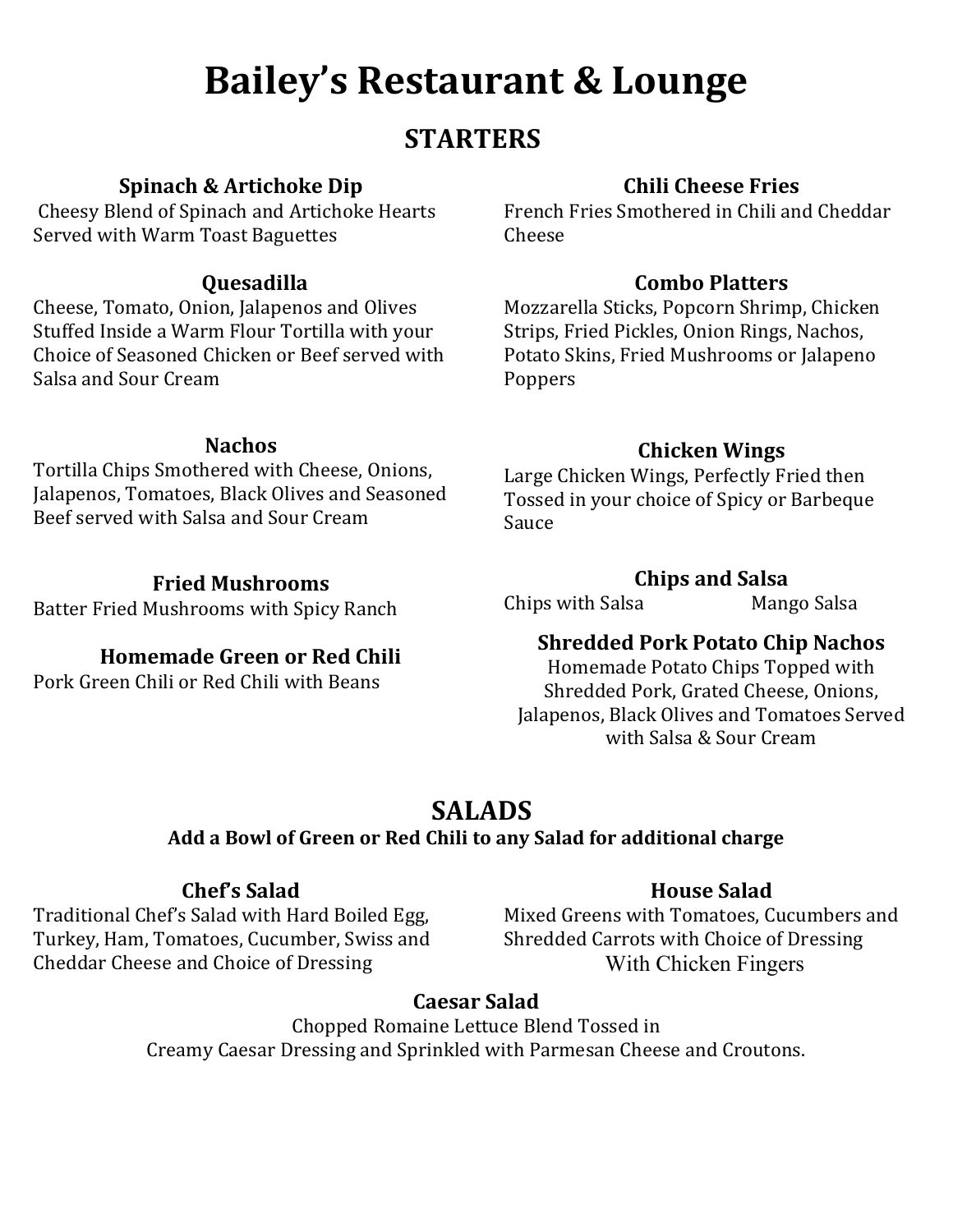## **SANDWICHES & BURGERS**

#### **Served with Choice of French Fries, Cottage Cheese, or Small Salad Substitute Onion Rings for Additional Charge**

#### **Turkey Jack Avocado**

Thinly Sliced Turkey, Monterey Jack Cheese, Mayonnaise and Avocado on Toasted Sourdough

#### **Classic Club**

Deli Ham and Turkey, Sliced Cheddar Cheese, Crispy Bacon, Lettuce, Mayonnaise and Fresh Tomatoes on Toasted Sourdough

#### **French Dip**

Tender Roast Beef Layered on a Toasted Hoagie Roll with Melted Swiss Cheese served with Au Jus

#### **California Ranchers Chicken**

Grilled Chicken Breast Served on a Toasted Bun with Fresh Lettuce, Tomato, Jack Cheese, and Avocado with Our Homemade Ranch Aioli

#### **Red or Green Chili & Half Sandwich**

A Bowl of our Homemade Chili with a Half Sandwich of your choice: Turkey, Ham, or Roast Beef, White or Wheat Bread, Lettuce, Tomato and your Choice of Cheese

#### **Build Your Own Burger\***

½ lb. Seasoned Burger Topped with Your Three Choices From the Following Items: Sautéed Mushrooms, Avocado, Crispy Bacon, Homemade Red or Green Chili, Jalapenos, Grilled Peppers & Grilled Onions

#### **Blackened Tuna\***

6oz Tuna Steak Blackened and served with Jalapeno Tartar Sauce on a Toasted Bun

#### **Philly Cheese Steak**

Thinly Sliced Angus Beef served Grilled with Peppers and Onions on a Toasted Hoagie Roll with Melted American Cheese

#### **BLTA**

Crispy Bacon, Fresh Lettuce, Tomato, Mayonnaise and Avocado on your Choice of Bread

#### **Chicken Fried Steak Sandwich**

Served on a Toasted Hoagie Roll with Fresh Lettuce, Tomato and Side of Country Gravy

#### **Chili Cheeseburger\***

Seasoned 1/2 lb. Burger Smothered in our Homemade Green or Red Chili and Melted Cheddar Cheese

#### **Bacon Cheddar Burger\***

Crispy Bacon and Melted Cheddar Cheese on top of a Perfectly Seasoned ½ lb. Burger on a Toasted Bun

#### **Chicken Fingers**

Tender Strips of Lightly Breaded Chicken Served with French Fries and Your Choice of Barbeque, Honey Mustard or Ranch Sauce 3 for 13.50 6 for 16.50

**\***These items may be cooked to order. Consuming raw or undercooked meats, seafood, or eggs may increase your risk of foodborne illness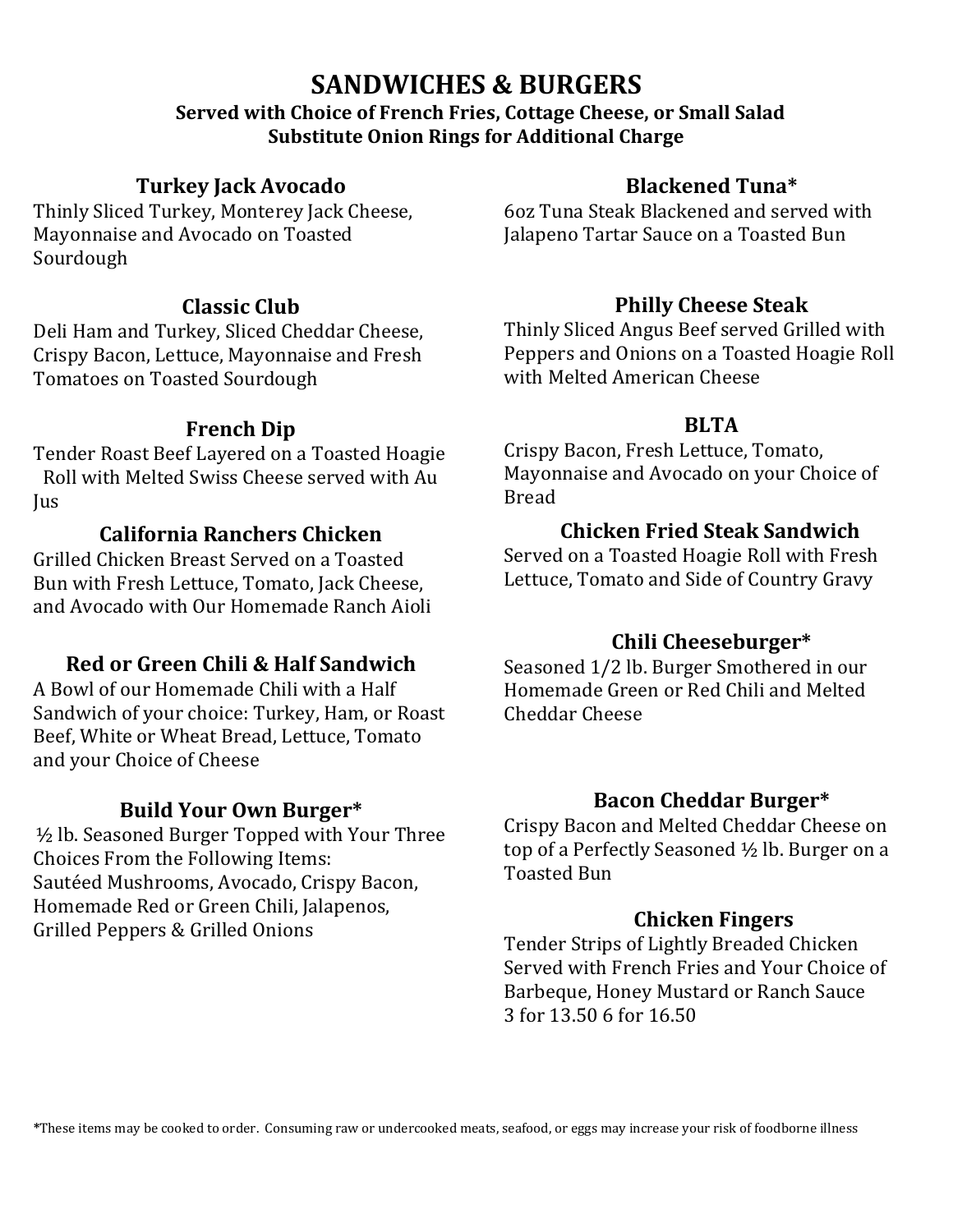## **ENTREES**

## Add a Small Dinner Salad or Green or Red Chili for additional price **Fried Chicken**

Three Pieces of Crispy Fried Chicken served with Mashed Potatoes, Brown Gravy and Vegetable Du Jour

#### **Meatloaf**

Chef's Recipe Topped with a Brown Gravy Served with Mashed Potatoes and Vegetable Du Jour

#### **Sesame Chicken**

Sautéed Chicken with Asian Vegetables in a Sweet and Spicy Sesame Sauce served over Jasmine Rice

#### **Grilled Tuna Steak\***

Topped with Wasabi Aioli and served with Vegetable Du Jour and Choice of Potato

#### **Fish and Chips**

Beer Battered Cod Fried to a Golden Brown Served with our Home Made Tartar Sauce and French Fries

#### **Smothered Burrito**

Your choice of Chicken or Beef with Cheddar Cheese Smothered in Green Chili

#### **Chicken Fried Steak Dinner**

Served with Mashed Potatoes, Country Gravy and Vegetable Du Jour

#### **Salmon Piccata\***

Sautéed Salmon with a Creamy Lemon Caper Sauce with Your Choice of Potato and Vegetable Du Jour

### **Top Sirloin\***

Baseball Cut Top Sirloin, Grilled and served with Vegetable Du Jour and Choice of Potato

## **PASTAS**

#### **Chicken Alfredo**

Grilled Chicken Breast with a Creamy Alfredo Sauce over Penne Pasta Served with a Piece of Garlic Toast

#### **Tuscan Chicken Pasta**

Chicken Breast Sautéed with Artichoke Hearts, Sun Dried Tomatoes, Mushrooms, and Bacon then Tossed with a Creamy Spinach Alfredo Sauce and Penne Pasta Served with a Piece of Garlic Toast

#### **Macaroni and Cheese**

Penne Pasta in a Creamy Parmesan and Cheddar Cheese Blend Served with a Piece of Garlic Toast

#### **Chicken Piccata**

Grilled Chicken Breast with a Creamy Lemon Caper Sauce over Penne Pasta, Sprinkled with Parmesan Cheese Served with a Piece of Garlic Toast

**Lasagna** Ground Beef, Sausage, Mozzarella, Ricotta, Parmesan, Marinara

**\***These items may be cooked to order. Consuming raw or undercooked meats, seafood, or eggs may increase your risk of foodborne illness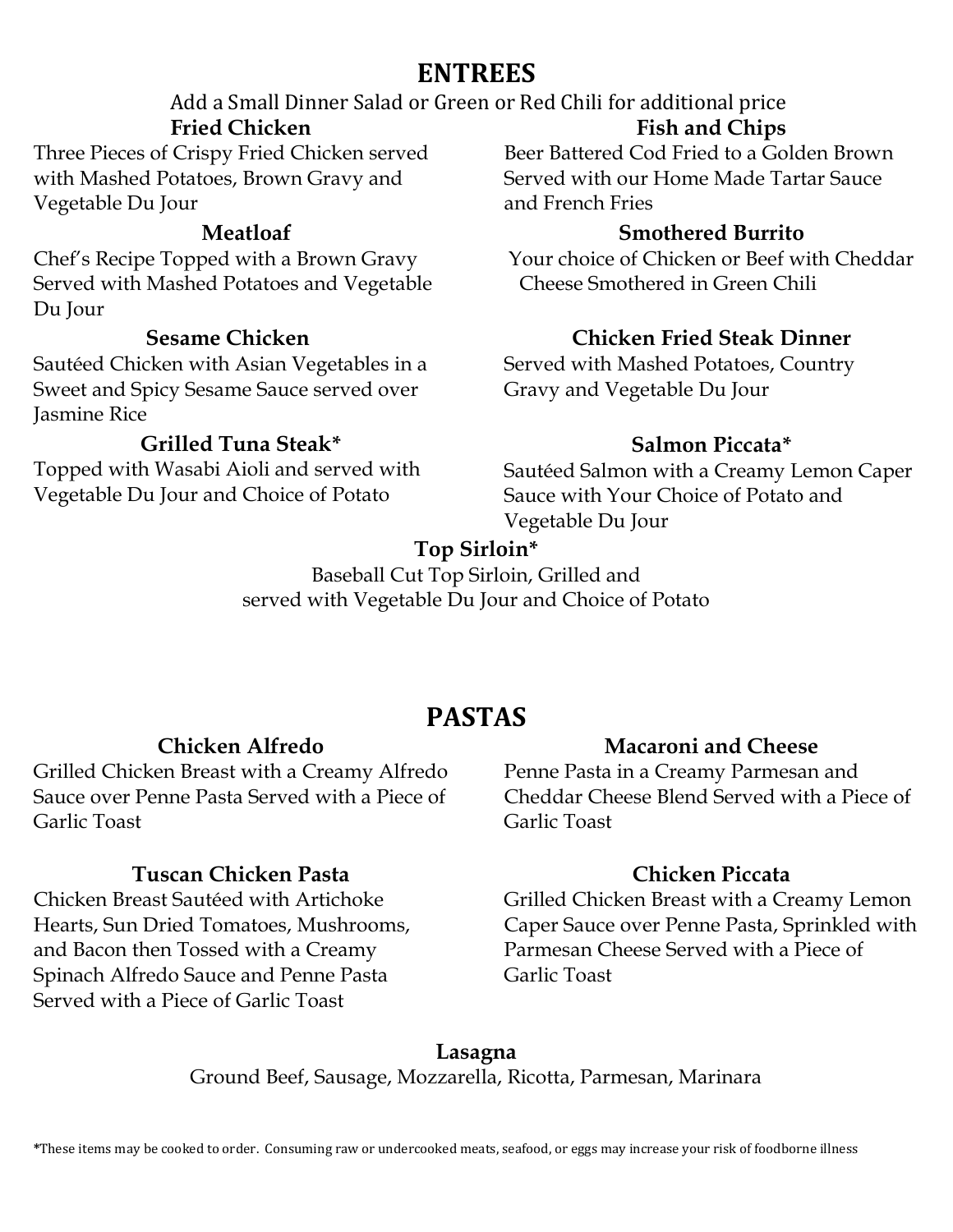## **DESSERTS**

#### **NY Style Cheesecake**

Topped with Chocolate, Strawberry Or Caramel topping

#### **Ice Cream**

Ask Your Server for Today's Flavor Topped with Chocolate Sauce

#### **Dessert of the Day**

Ask Your Server for Pie or Dessert of the Day

#### **Blondie**

Freshly Baked Cookie Topped with Ice Cream, This dessert is freshly baked so will take about 20 minutes to prepare but it's worth the wait

#### **Brownie**

Delicious Chocolate Brownie topped with Ice Cream

## **BEVERAGES**

Coke, Diet Coke, Barqs Root Beer, Sprite, Fanta Orange, Dr. Pepper Lemonade, Ice Tea or Hot Tea Chocolate Milk

Orange, Cranberry or Apple Juice Coffee (Regular or Decaf) Milk Bottled Water